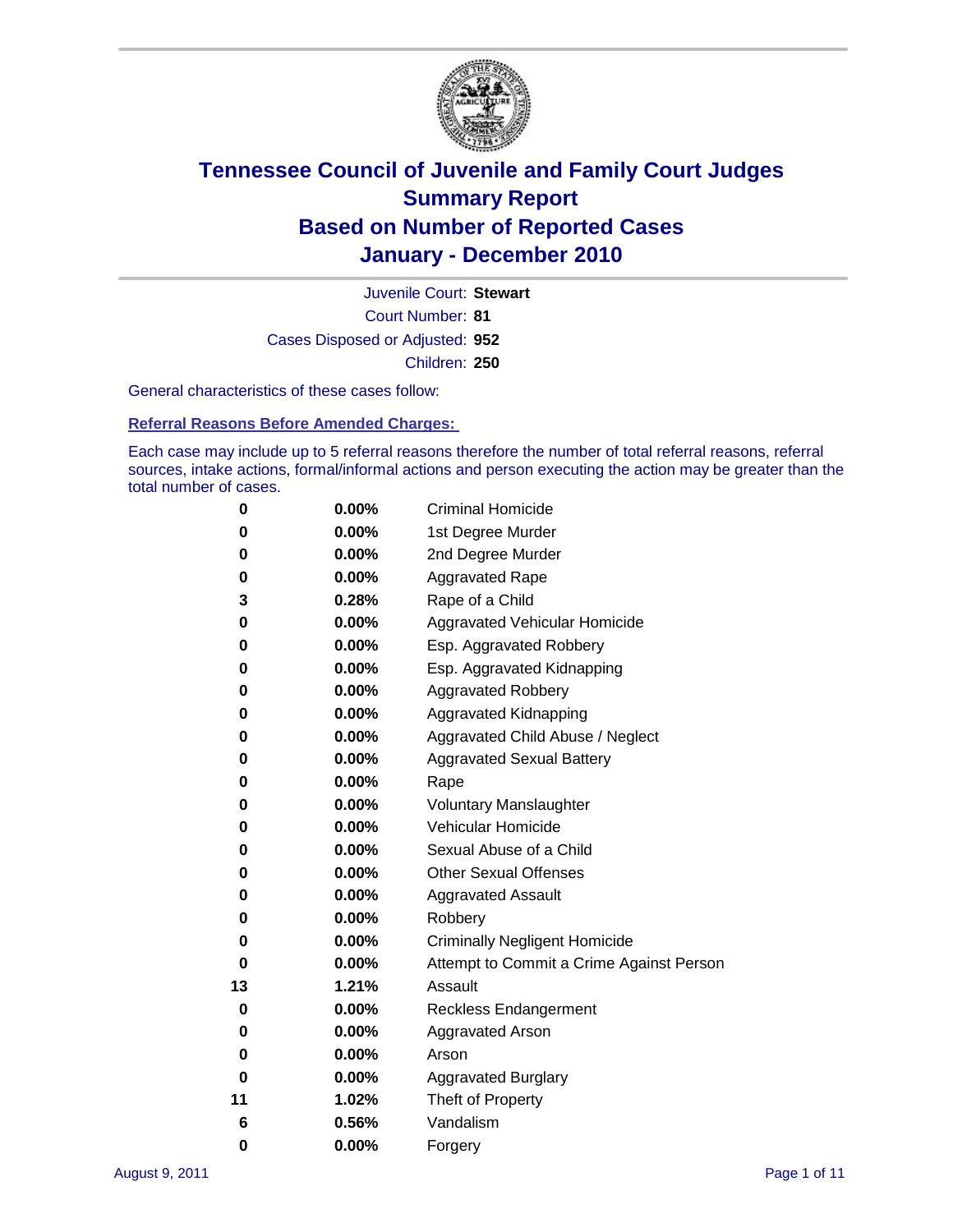

Court Number: **81** Juvenile Court: **Stewart**

Cases Disposed or Adjusted: **952**

Children: **250**

#### **Referral Reasons Before Amended Charges:**

Each case may include up to 5 referral reasons therefore the number of total referral reasons, referral sources, intake actions, formal/informal actions and person executing the action may be greater than the total number of cases.

| 0  | 0.00% | <b>Worthless Checks</b>                                     |
|----|-------|-------------------------------------------------------------|
| 0  | 0.00% | Illegal Possession / Fraudulent Use of Credit / Debit Cards |
| 4  | 0.37% | <b>Burglary</b>                                             |
| 0  | 0.00% | Unauthorized Use of a Vehicle                               |
| 0  | 0.00% | <b>Cruelty to Animals</b>                                   |
| 1  | 0.09% | Sale of Controlled Substances                               |
| 16 | 1.49% | <b>Other Drug Offenses</b>                                  |
| 2  | 0.19% | Possession of Controlled Substances                         |
| 0  | 0.00% | <b>Criminal Attempt</b>                                     |
| 0  | 0.00% | Carrying Weapons on School Property                         |
| 0  | 0.00% | Unlawful Carrying / Possession of a Weapon                  |
| 1  | 0.09% | <b>Evading Arrest</b>                                       |
| 0  | 0.00% | Escape                                                      |
| 2  | 0.19% | Driving Under Influence (DUI)                               |
| 29 | 2.70% | Possession / Consumption of Alcohol                         |
| 0  | 0.00% | Resisting Stop, Frisk, Halt, Arrest or Search               |
| 0  | 0.00% | <b>Aggravated Criminal Trespass</b>                         |
| 5  | 0.47% | Harassment                                                  |
| 0  | 0.00% | Failure to Appear                                           |
| 1  | 0.09% | Filing a False Police Report                                |
| 0  | 0.00% | Criminal Impersonation                                      |
| 13 | 1.21% | <b>Disorderly Conduct</b>                                   |
| 0  | 0.00% | <b>Criminal Trespass</b>                                    |
| 0  | 0.00% | <b>Public Intoxication</b>                                  |
| 0  | 0.00% | Gambling                                                    |
| 54 | 5.03% | <b>Traffic</b>                                              |
| 0  | 0.00% | <b>Local Ordinances</b>                                     |
| 4  | 0.37% | Violation of Wildlife Regulations                           |
| 3  | 0.28% | Contempt of Court                                           |
| 28 | 2.61% | Violation of Probation                                      |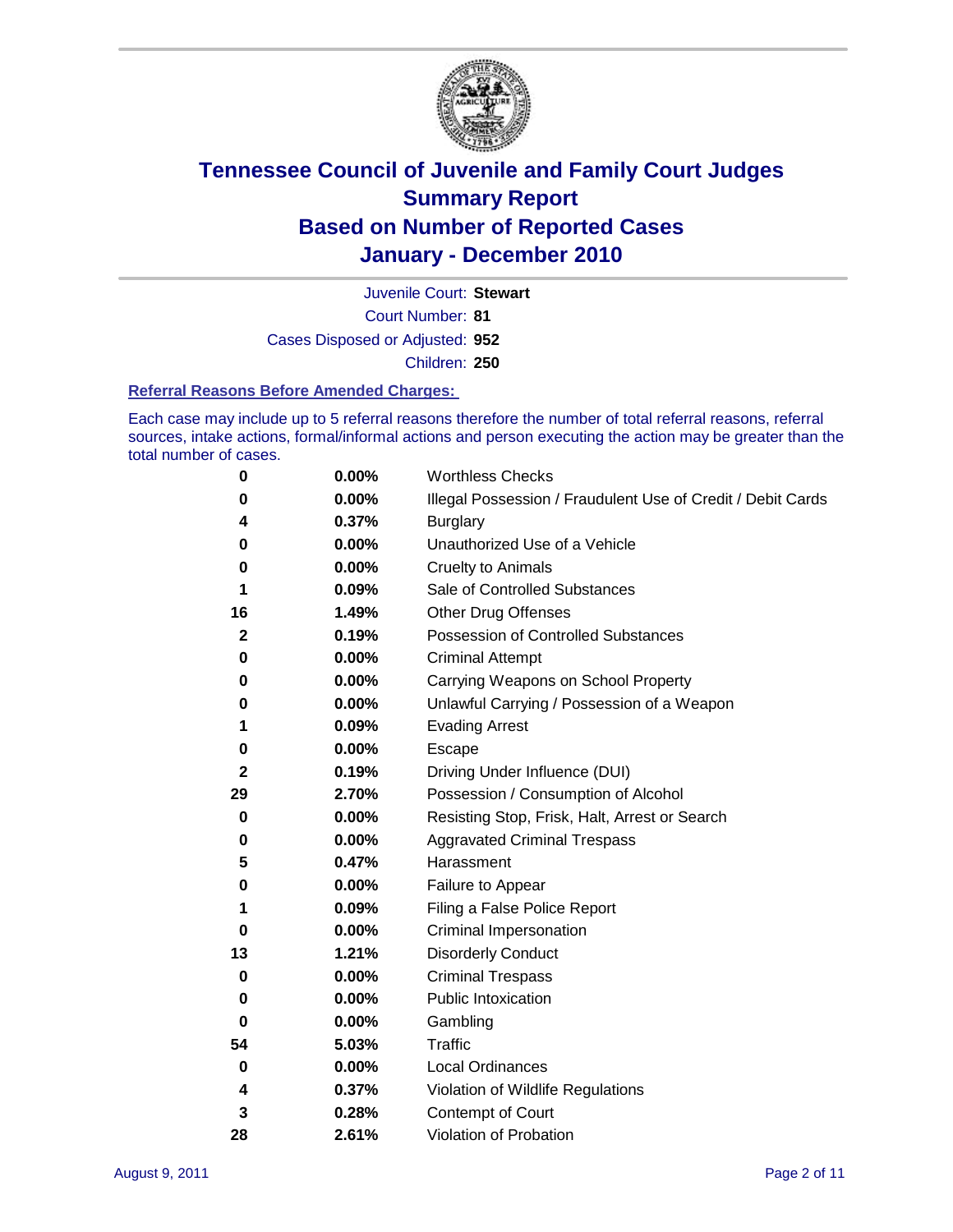

Court Number: **81** Juvenile Court: **Stewart** Cases Disposed or Adjusted: **952** Children: **250**

#### **Referral Reasons Before Amended Charges:**

Each case may include up to 5 referral reasons therefore the number of total referral reasons, referral sources, intake actions, formal/informal actions and person executing the action may be greater than the total number of cases.

| 1,074       | 100.00% | <b>Total Referrals</b>                 |
|-------------|---------|----------------------------------------|
| 20          | 1.86%   | Other                                  |
| $\bf{0}$    | 0.00%   | <b>Consent to Marry</b>                |
| 0           | 0.00%   | <b>Request for Medical Treatment</b>   |
| 15          | 1.40%   | <b>Child Support</b>                   |
| 13          | 1.21%   | Paternity / Legitimation               |
| 19          | 1.77%   | Visitation                             |
| 46          | 4.28%   | Custody                                |
| 1           | 0.09%   | <b>Foster Care Review</b>              |
| 460         | 42.83%  | <b>Administrative Review</b>           |
| 185         | 17.23%  | <b>Judicial Review</b>                 |
| 3           | 0.28%   | Violation of Informal Adjustment       |
| 1           | 0.09%   | <b>Violation of Pretrial Diversion</b> |
| 0           | 0.00%   | Termination of Parental Rights         |
| 70          | 6.52%   | Dependency / Neglect                   |
| $\bf{0}$    | 0.00%   | <b>Physically Abused Child</b>         |
|             | 0.09%   | <b>Sexually Abused Child</b>           |
|             | 0.09%   | Violation of Curfew                    |
| 3           | 0.28%   | Violation of a Valid Court Order       |
| $\mathbf 0$ | 0.00%   | Possession of Tobacco Products         |
| $\mathbf 0$ | 0.00%   | Out-of-State Runaway                   |
| 12          | 1.12%   | In-State Runaway                       |
| 14          | 1.30%   | <b>Unruly Behavior</b><br>Truancy      |
| 10          | 0.93%   |                                        |
| 4           | 0.37%   | <b>Violation of Aftercare</b>          |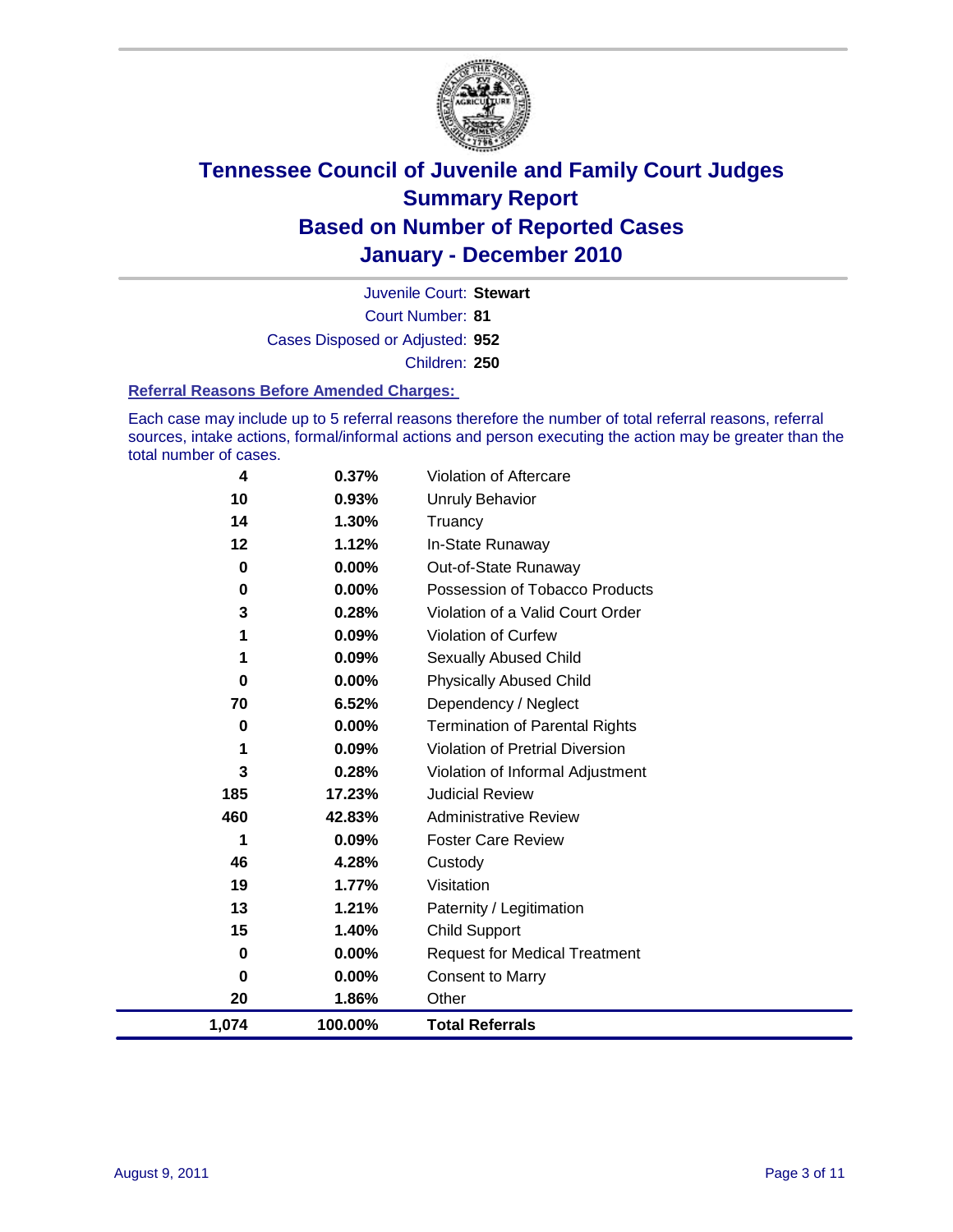

|                            | Juvenile Court: Stewart         |                                   |  |  |
|----------------------------|---------------------------------|-----------------------------------|--|--|
| <b>Court Number: 81</b>    |                                 |                                   |  |  |
|                            | Cases Disposed or Adjusted: 952 |                                   |  |  |
|                            |                                 | Children: 250                     |  |  |
| <b>Referral Sources: 1</b> |                                 |                                   |  |  |
| 158                        | 14.71%                          | Law Enforcement                   |  |  |
| 80                         | 7.45%                           | Parents                           |  |  |
| 10                         | 0.93%                           | <b>Relatives</b>                  |  |  |
| 1                          | 0.09%                           | Self                              |  |  |
| 14                         | 1.30%                           | School                            |  |  |
| 1                          | 0.09%                           | <b>CSA</b>                        |  |  |
| 140                        | 13.04%                          | <b>DCS</b>                        |  |  |
| 0                          | 0.00%                           | Other State Department            |  |  |
| 0                          | 0.00%                           | <b>District Attorney's Office</b> |  |  |
| 629                        | 58.57%                          | <b>Court Staff</b>                |  |  |
| 0                          | 0.00%                           | Social Agency                     |  |  |
| 0                          | 0.00%                           | <b>Other Court</b>                |  |  |
| 10                         | 0.93%                           | Victim                            |  |  |
| 23                         | 2.14%                           | Child & Parent                    |  |  |
| 0                          | 0.00%                           | Hospital                          |  |  |
| 0                          | 0.00%                           | Unknown                           |  |  |
| 8                          | 0.74%                           | Other                             |  |  |
| 1,074                      | 100.00%                         | <b>Total Referral Sources</b>     |  |  |

### **Age of Child at Referral: 2**

| 250 | 100.00%               | <b>Total Child Count</b> |
|-----|-----------------------|--------------------------|
|     | 0.00%<br>0            | <b>Unknown</b>           |
|     | 0.80%<br>$\mathbf{2}$ | Ages 19 and Over         |
| 67  | 26.80%                | Ages 17 through 18       |
| 70  | 28.00%                | Ages 15 through 16       |
| 24  | 9.60%                 | Ages 13 through 14       |
| 11  | 4.40%                 | Ages 11 through 12       |
| 76  | 30.40%                | Ages 10 and Under        |
|     |                       |                          |

<sup>1</sup> If different than number of Referral Reasons (1074), verify accuracy of your court's data.

<sup>2</sup> One child could be counted in multiple categories, verify accuracy of your court's data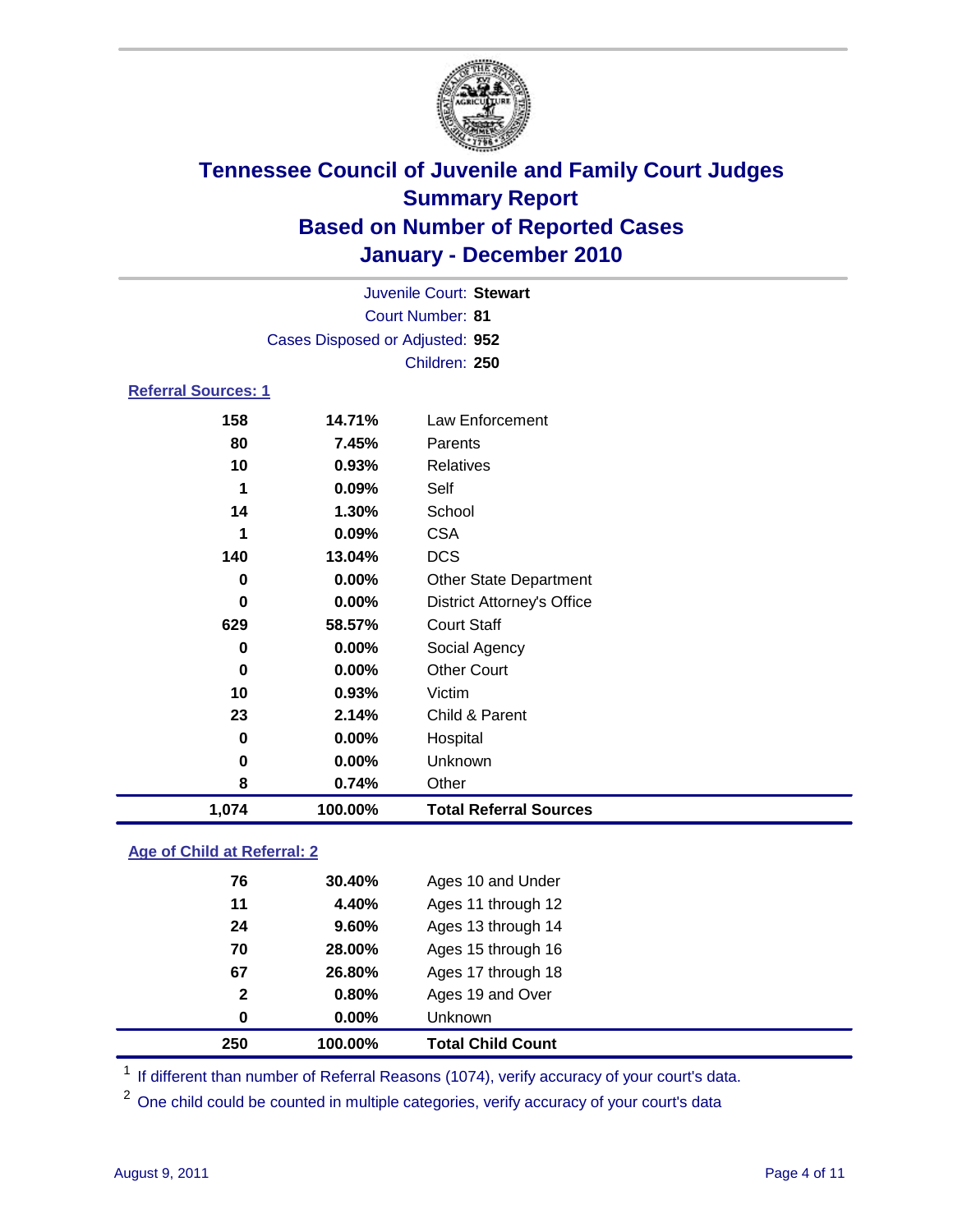

| Juvenile Court: Stewart                 |                                 |                          |  |
|-----------------------------------------|---------------------------------|--------------------------|--|
| Court Number: 81                        |                                 |                          |  |
|                                         | Cases Disposed or Adjusted: 952 |                          |  |
|                                         |                                 | Children: 250            |  |
| Sex of Child: 1                         |                                 |                          |  |
| 171                                     | 68.40%                          | Male                     |  |
| 79                                      | 31.60%                          | Female                   |  |
| $\mathbf 0$                             | 0.00%                           | Unknown                  |  |
| 250                                     | 100.00%                         | <b>Total Child Count</b> |  |
| Race of Child: 1                        |                                 |                          |  |
| 226                                     | 90.40%                          | White                    |  |
| 10                                      | 4.00%                           | African American         |  |
| 1                                       | 0.40%                           | Native American          |  |
| $\mathbf 0$                             | 0.00%                           | Asian                    |  |
| 13                                      | 5.20%                           | Mixed                    |  |
| $\pmb{0}$                               | 0.00%                           | Unknown                  |  |
| 250                                     | 100.00%                         | <b>Total Child Count</b> |  |
| <b>Hispanic Origin: 1</b>               |                                 |                          |  |
| 10                                      | 4.00%                           | Yes                      |  |
| 240                                     | 96.00%                          | <b>No</b>                |  |
| $\mathbf 0$                             | 0.00%                           | Unknown                  |  |
| 250                                     | 100.00%                         | <b>Total Child Count</b> |  |
| <b>School Enrollment of Children: 1</b> |                                 |                          |  |
| 209                                     | 83.60%                          | Yes                      |  |
| 41                                      | 16.40%                          | No                       |  |
| $\mathbf 0$                             | 0.00%                           | Unknown                  |  |
| 250                                     | 100.00%                         | <b>Total Child Count</b> |  |

One child could be counted in multiple categories, verify accuracy of your court's data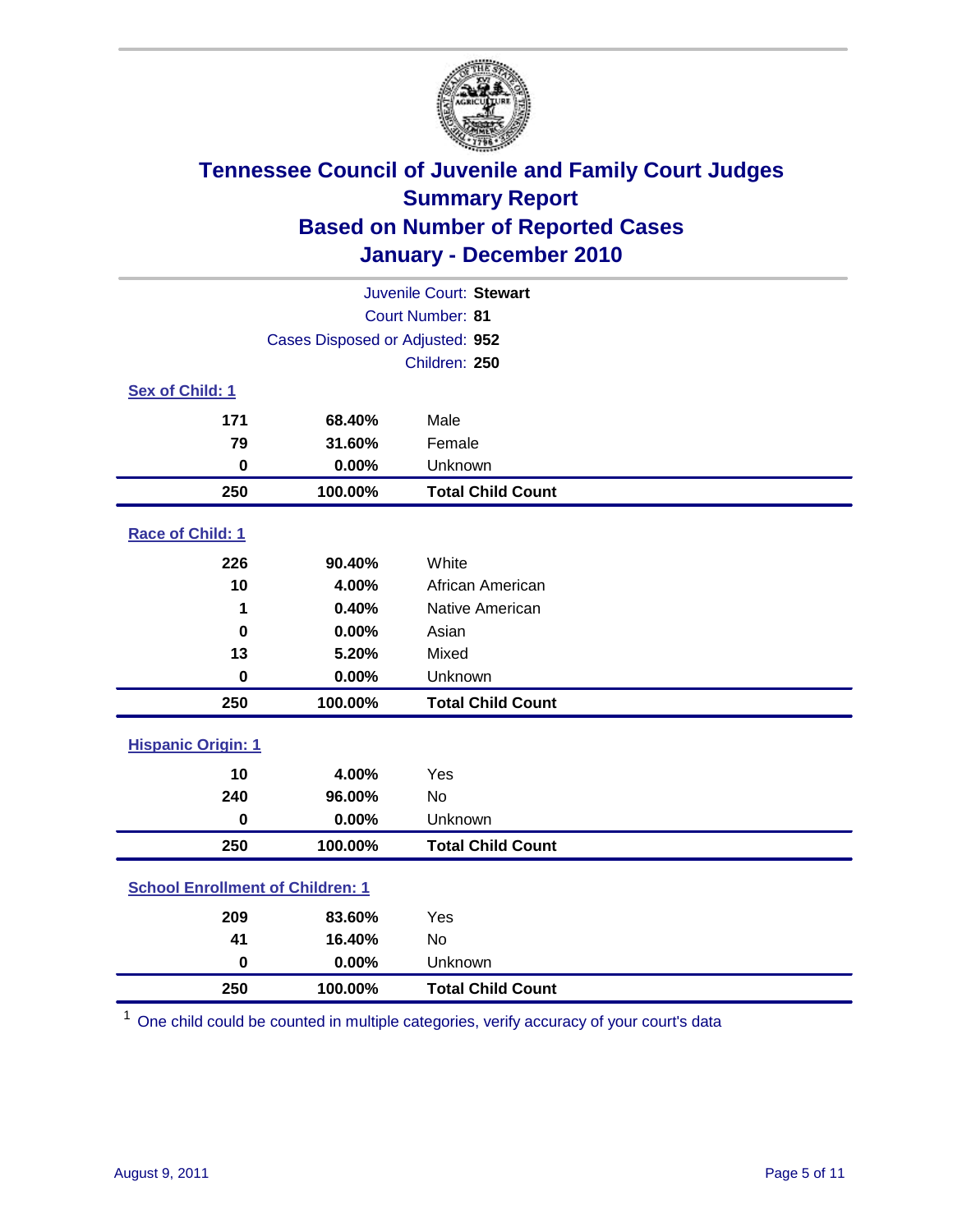

Court Number: **81** Juvenile Court: **Stewart** Cases Disposed or Adjusted: **952** Children: **250**

#### **Living Arrangement of Child at Time of Referral: 1**

| 250 | 100.00%  | <b>Total Child Count</b>     |
|-----|----------|------------------------------|
| 1   | 0.40%    | Other                        |
| 0   | $0.00\%$ | Unknown                      |
| 0   | $0.00\%$ | Independent                  |
| 0   | 0.00%    | In an Institution            |
| 0   | $0.00\%$ | In a Residential Center      |
| 1   | 0.40%    | In a Group Home              |
| 11  | 4.40%    | With Foster Family           |
| 3   | 1.20%    | With Adoptive Parents        |
| 39  | 15.60%   | <b>With Relatives</b>        |
| 27  | 10.80%   | <b>With Father</b>           |
| 65  | 26.00%   | With Mother                  |
| 27  | 10.80%   | With Mother and Stepfather   |
| 16  | 6.40%    | With Father and Stepmother   |
| 60  | 24.00%   | With Both Biological Parents |
|     |          |                              |

#### **Type of Detention: 2**

| 952 | 100.00%  | <b>Total Detention Count</b> |
|-----|----------|------------------------------|
| 0   | $0.00\%$ | Other                        |
| 951 | 99.89%   | Does Not Apply               |
| 0   | $0.00\%$ | <b>Unknown</b>               |
| 0   | 0.00%    | <b>Psychiatric Hospital</b>  |
| 1   | 0.11%    | Jail - No Separation         |
| 0   | $0.00\%$ | Jail - Partial Separation    |
| 0   | $0.00\%$ | Jail - Complete Separation   |
| 0   | 0.00%    | Juvenile Detention Facility  |
| 0   | $0.00\%$ | Non-Secure Placement         |
|     |          |                              |

<sup>1</sup> One child could be counted in multiple categories, verify accuracy of your court's data

<sup>2</sup> If different than number of Cases (952) verify accuracy of your court's data.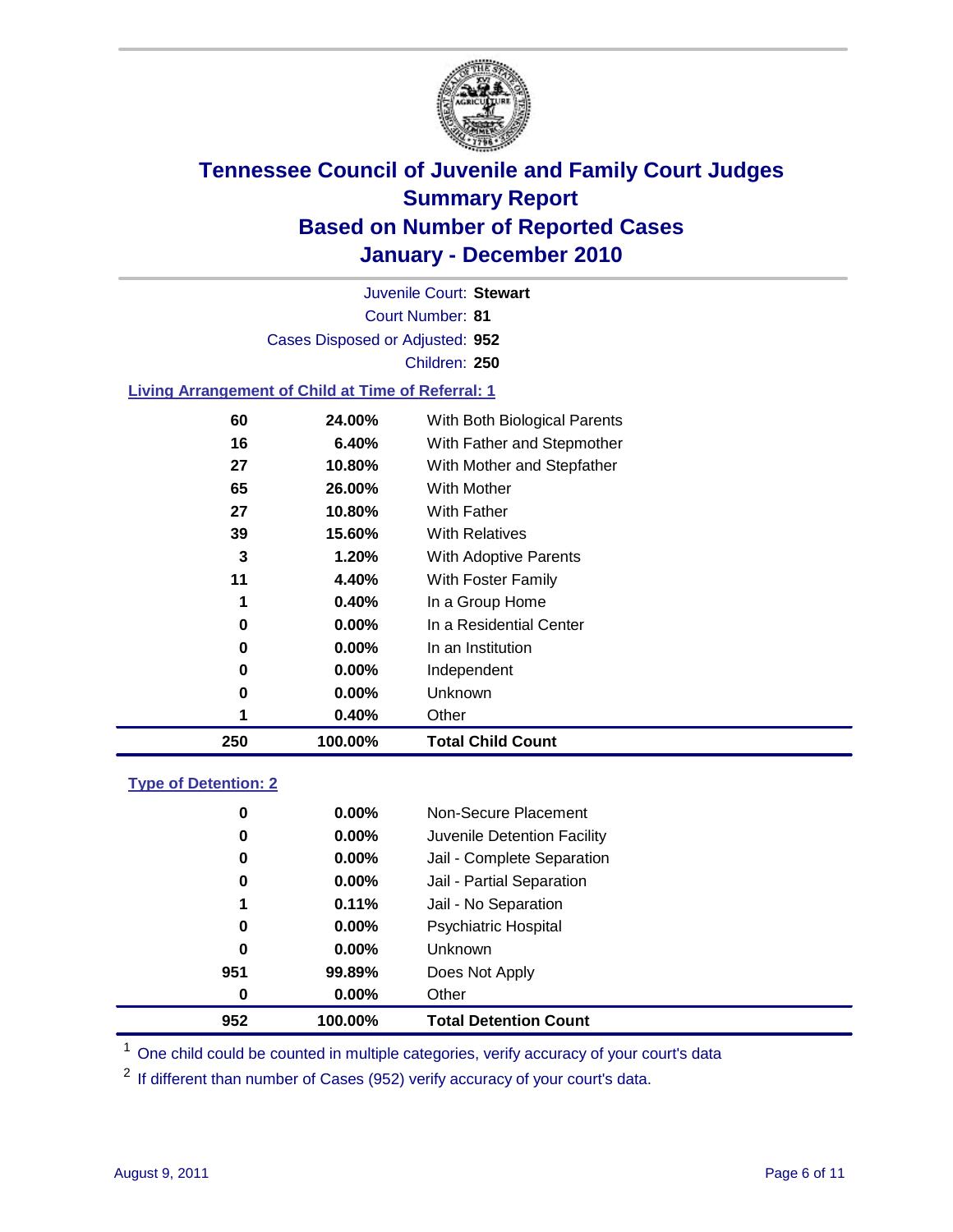

|                                                    | Juvenile Court: Stewart         |                                      |  |  |  |
|----------------------------------------------------|---------------------------------|--------------------------------------|--|--|--|
|                                                    | Court Number: 81                |                                      |  |  |  |
|                                                    | Cases Disposed or Adjusted: 952 |                                      |  |  |  |
|                                                    |                                 | Children: 250                        |  |  |  |
| <b>Placement After Secure Detention Hearing: 1</b> |                                 |                                      |  |  |  |
| 0                                                  | 0.00%                           | Returned to Prior Living Arrangement |  |  |  |
| $\bf{0}$                                           | 0.00%                           | Juvenile Detention Facility          |  |  |  |
| $\bf{0}$                                           | 0.00%                           | Jail                                 |  |  |  |
| $\bf{0}$                                           | 0.00%                           | Shelter / Group Home                 |  |  |  |
| 1                                                  | 0.11%                           | <b>Foster Family Home</b>            |  |  |  |
| $\bf{0}$                                           | 0.00%                           | Psychiatric Hospital                 |  |  |  |
| 0                                                  | 0.00%                           | Unknown                              |  |  |  |
| 951                                                | 99.89%                          | Does Not Apply                       |  |  |  |
| 0                                                  | 0.00%                           | Other                                |  |  |  |
| 952                                                | 100.00%                         | <b>Total Placement Count</b>         |  |  |  |
|                                                    |                                 |                                      |  |  |  |
| <b>Intake Actions: 2</b>                           |                                 |                                      |  |  |  |
| 301                                                | 28.03%                          | <b>Petition Filed</b>                |  |  |  |
| 49                                                 | 4.56%                           | <b>Motion Filed</b>                  |  |  |  |
| 81                                                 | 7.54%                           | <b>Citation Processed</b>            |  |  |  |
| 0                                                  | 0.00%                           | Notification of Paternity Processed  |  |  |  |
| 180                                                | 16.76%                          | Scheduling of Judicial Review        |  |  |  |
| 458                                                | 42.64%                          | Scheduling of Administrative Review  |  |  |  |
| 0                                                  | 0.00%                           | Scheduling of Foster Care Review     |  |  |  |
| $\bf{0}$                                           | 0.00%                           | Unknown                              |  |  |  |
| $\bf{0}$                                           | 0.00%                           | Does Not Apply                       |  |  |  |
| 5                                                  | 0.47%                           | Other                                |  |  |  |
| 1,074                                              | 100.00%                         | <b>Total Intake Count</b>            |  |  |  |

<sup>1</sup> If different than number of Cases (952) verify accuracy of your court's data.

<sup>2</sup> If different than number of Referral Reasons (1074), verify accuracy of your court's data.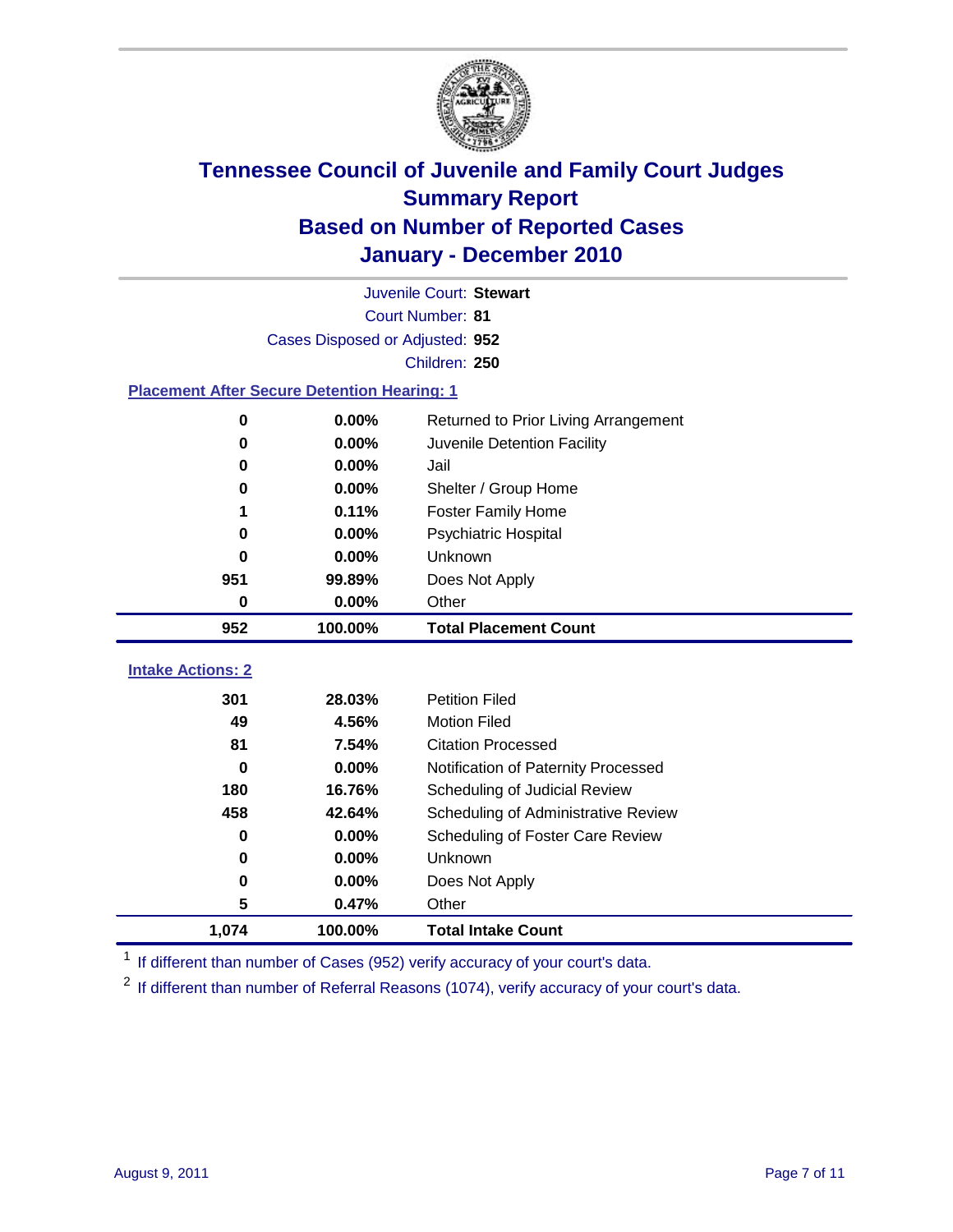

Court Number: **81** Juvenile Court: **Stewart** Cases Disposed or Adjusted: **952** Children: **250**

#### **Last Grade Completed by Child: 1**

| 43                                      | 17.20%  | Too Young for School         |
|-----------------------------------------|---------|------------------------------|
| 8                                       | 3.20%   | Preschool                    |
| 7                                       | 2.80%   | Kindergarten                 |
| 3                                       | 1.20%   | 1st Grade                    |
| 7                                       | 2.80%   | 2nd Grade                    |
| 5                                       | 2.00%   | 3rd Grade                    |
| 3                                       | 1.20%   | 4th Grade                    |
| 6                                       | 2.40%   | 5th Grade                    |
| 10                                      | 4.00%   | 6th Grade                    |
| 12                                      | 4.80%   | 7th Grade                    |
| 15                                      | 6.00%   | 8th Grade                    |
| 34                                      | 13.60%  | 9th Grade                    |
| 46                                      | 18.40%  | 10th Grade                   |
| 43                                      | 17.20%  | 11th Grade                   |
| $\mathbf{2}$                            | 0.80%   | 12th Grade                   |
| $\bf{0}$                                | 0.00%   | Non-Graded Special Ed        |
| 1                                       | 0.40%   | <b>GED</b>                   |
| 3                                       | 1.20%   | Graduated                    |
| $\bf{0}$                                | 0.00%   | <b>Never Attended School</b> |
| 1                                       | 0.40%   | Unknown                      |
| 1                                       | 0.40%   | Other                        |
| 250                                     | 100.00% | <b>Total Child Count</b>     |
| <b>Enrolled in Special Education: 1</b> |         |                              |

| 0.40%  | Unknown |                                     |
|--------|---------|-------------------------------------|
| 84.40% | No      |                                     |
| 15.20% | Yes     |                                     |
|        |         | <b>Total Child Count</b><br>100.00% |

One child could be counted in multiple categories, verify accuracy of your court's data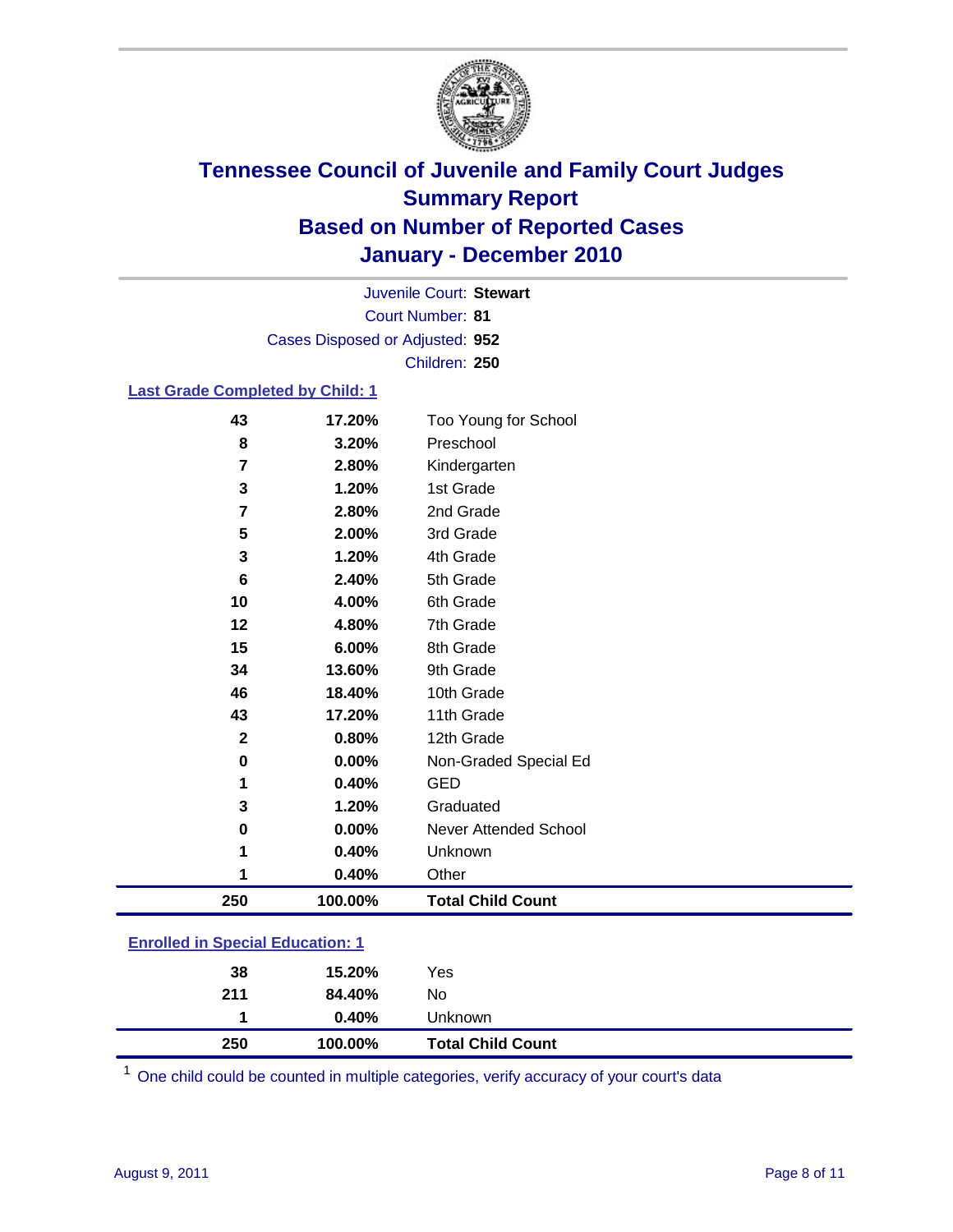

|                              |                                 | Juvenile Court: Stewart   |
|------------------------------|---------------------------------|---------------------------|
|                              |                                 | Court Number: 81          |
|                              | Cases Disposed or Adjusted: 952 |                           |
|                              |                                 | Children: 250             |
| <b>Action Executed By: 1</b> |                                 |                           |
| 571                          | 53.17%                          | Judge                     |
| 1                            | 0.09%                           | Magistrate                |
| 502                          | 46.74%                          | <b>YSO</b>                |
| 0                            | 0.00%                           | Other                     |
| 0                            | 0.00%                           | Unknown                   |
| 1,074                        | 100.00%                         | <b>Total Action Count</b> |

### **Formal / Informal Actions: 1**

| 21           | 1.96%    | Dismissed                                        |
|--------------|----------|--------------------------------------------------|
| $\mathbf{2}$ | 0.19%    | Retired / Nolle Prosequi                         |
| 79           | 7.36%    | <b>Complaint Substantiated Delinquent</b>        |
| 20           | 1.86%    | <b>Complaint Substantiated Status Offender</b>   |
| 11           | 1.02%    | <b>Complaint Substantiated Dependent/Neglect</b> |
| 0            | $0.00\%$ | <b>Complaint Substantiated Abused</b>            |
| 1            | $0.09\%$ | <b>Complaint Substantiated Mentally III</b>      |
| 78           | 7.26%    | Informal Adjustment                              |
| 1            | $0.09\%$ | <b>Pretrial Diversion</b>                        |
| 0            | $0.00\%$ | <b>Transfer to Adult Court Hearing</b>           |
| 0            | $0.00\%$ | Charges Cleared by Transfer to Adult Court       |
| 542          | 50.47%   | Special Proceeding                               |
| 125          | 11.64%   | <b>Review Concluded</b>                          |
| 193          | 17.97%   | Case Held Open                                   |
| 1            | $0.09\%$ | Other                                            |
| 0            | $0.00\%$ | Unknown                                          |
| 1,074        | 100.00%  | Total Action Count                               |

<sup>1</sup> If different than number of Referral Reasons (1074), verify accuracy of your court's data.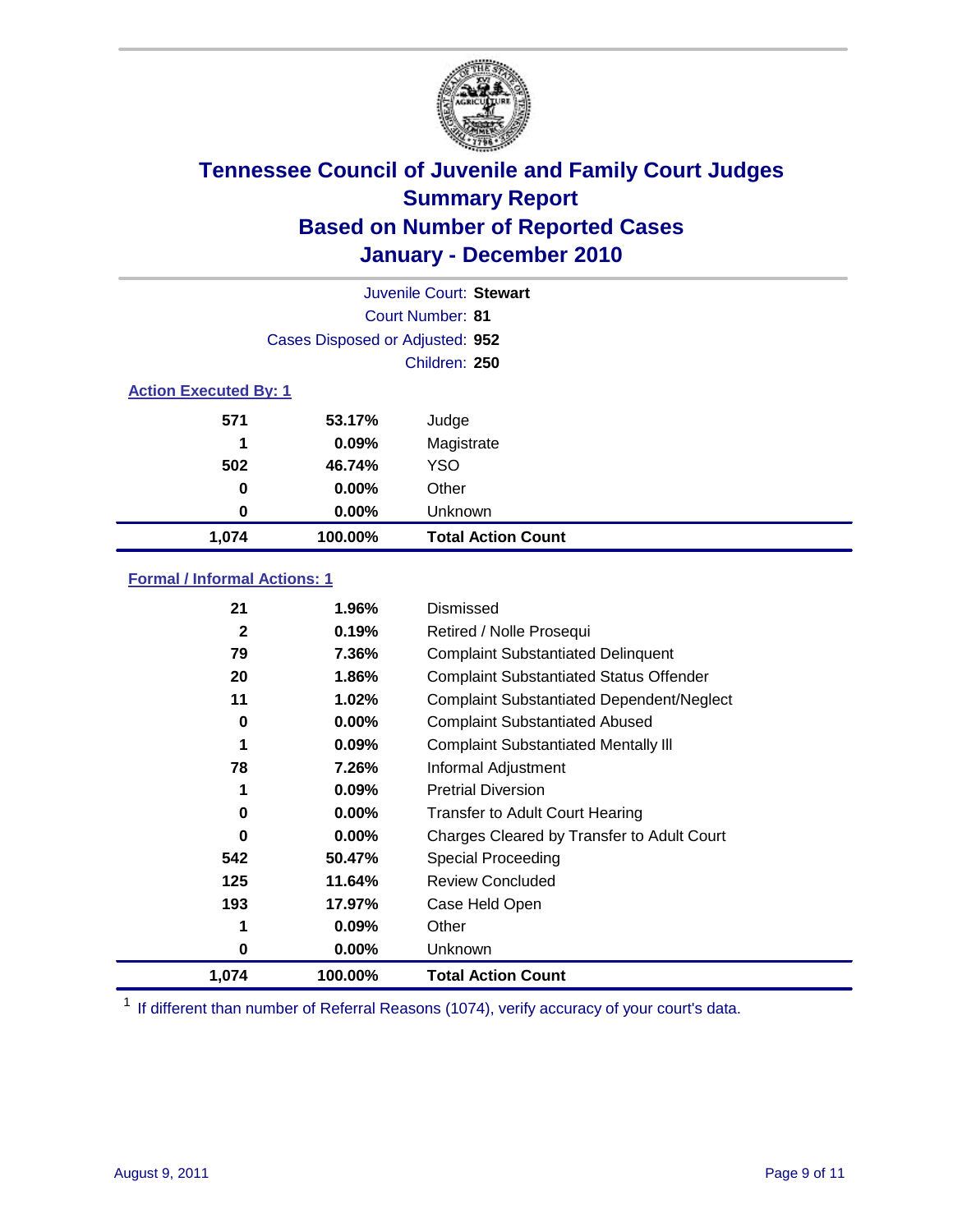

|                       |                                 | Juvenile Court: Stewart                               |
|-----------------------|---------------------------------|-------------------------------------------------------|
|                       |                                 | <b>Court Number: 81</b>                               |
|                       | Cases Disposed or Adjusted: 952 |                                                       |
|                       |                                 | Children: 250                                         |
| <b>Case Outcomes:</b> |                                 | There can be multiple outcomes for one child or case. |
| 37                    | 1.71%                           | <b>Case Dismissed</b>                                 |
| 1                     | 0.05%                           | Case Retired or Nolle Prosequi                        |
| 477                   | 22.00%                          | Warned / Counseled                                    |
| 631                   | 29.11%                          | Held Open For Review                                  |
| 93                    | 4.29%                           | Supervision / Probation to Juvenile Court             |
| 0                     | 0.00%                           | <b>Probation to Parents</b>                           |
| 1                     | 0.05%                           | Referral to Another Entity for Supervision / Service  |
| 17                    | 0.78%                           | Referred for Mental Health Counseling                 |
| 19                    | 0.88%                           | Referred for Alcohol and Drug Counseling              |
| 2                     | 0.09%                           | <b>Referred to Alternative School</b>                 |
| 1                     | 0.05%                           | Referred to Private Child Agency                      |
| 23                    | 1.06%                           | Referred to Defensive Driving School                  |
| 5                     | 0.23%                           | Referred to Alcohol Safety School                     |
| 19                    | 0.88%                           | Referred to Juvenile Court Education-Based Program    |
| 1                     | 0.05%                           | Driver's License Held Informally                      |
| 0                     | 0.00%                           | <b>Voluntary Placement with DMHMR</b>                 |
| 0                     | 0.00%                           | <b>Private Mental Health Placement</b>                |
| 0                     | 0.00%                           | <b>Private MR Placement</b>                           |
| 4                     | 0.18%                           | Placement with City/County Agency/Facility            |
| 16                    | 0.74%                           | Placement with Relative / Other Individual            |
| 10                    | 0.46%                           | Fine                                                  |
| 47                    | 2.17%                           | <b>Public Service</b>                                 |
| 5                     | 0.23%                           | Restitution                                           |
| 2                     | 0.09%                           | <b>Runaway Returned</b>                               |
| 19                    | 0.88%                           | No Contact Order                                      |
| 0                     | 0.00%                           | Injunction Other than No Contact Order                |
| 4                     | 0.18%                           | <b>House Arrest</b>                                   |
| 0                     | $0.00\%$                        | <b>Court Defined Curfew</b>                           |
| 53                    | 2.44%                           | Dismissed from Informal Adjustment                    |
| 0                     | $0.00\%$                        | <b>Dismissed from Pretrial Diversion</b>              |
| 49                    | 2.26%                           | Released from Probation                               |
| 0                     | $0.00\%$                        | <b>Transferred to Adult Court</b>                     |
| 0                     | 0.00%                           | <b>DMHMR Involuntary Commitment</b>                   |